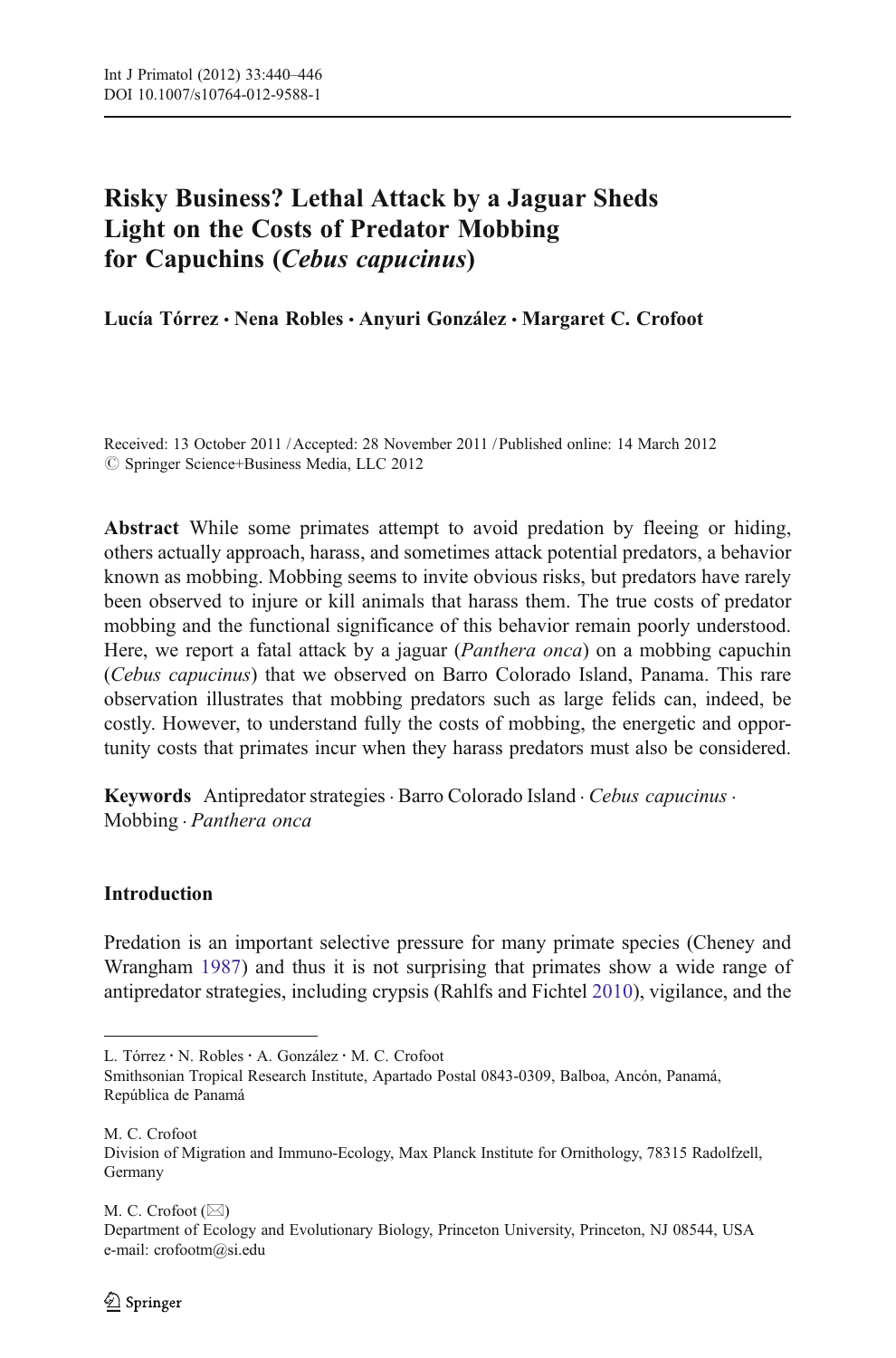production of context-specific alarms calls that alert groupmates to the presence of danger (Digweed et al. [2005](#page-5-0); Fichtel et al. 2005; Seyfarth et al. [1980;](#page-6-0) Zuberbuhler et al. [1997\)](#page-6-0). Keeping in mind that most animals go to great lengths to avoid predators, it is interesting that some species, instead of fleeing, actually confront potential attackers. This strategy of harassment, known as mobbing, consists of several patterns of behavior including approaches, loud vocalizations, and physical attacks. Despite the fact that mobbing is known in numerous species of birds and mammals (Curio and Regelmann [1985;](#page-5-0) Dugatkin and Godin [1992](#page-5-0); Graw and Manser [2007\)](#page-5-0), and is a dramatic component of the behavioral repertoire of many primate species (Bartecki and Heymann [1987](#page-4-0); Boesch [1991;](#page-4-0) Chapman [1986;](#page-5-0) Cowlishaw [1994](#page-5-0); Eberle and Kappeler [2008](#page-5-0); Gursky [2005;](#page-5-0) Lloyd et al. [2006;](#page-5-0) Passamani [1995;](#page-5-0) Perry et al. [2003;](#page-5-0) Ross [1993](#page-6-0); Schulke [2001](#page-6-0)), it has been the subject of surprisingly little systematic research (but see Gursky [2005](#page-5-0), [2006](#page-5-0); Wheeler [2008](#page-6-0)), and its adaptive significance remains poorly understood (for a review of the hypothesized benefits of predator mobbing, see Caro [2005;](#page-5-0) Curio [1978\)](#page-5-0).

Approaching and mobbing predators appears to invite obvious risks, including injury and death. However, estimating the true costs of predator mobbing poses a significant challenge. Presumably, mobbing is costly because it decreases the distance between predator and prey, and thereby increases the risk of a successful predatory attack. However, reports of primates being injured or captured while mobbing a predator are exceedingly rare (but see Cowlishaw [1995\)](#page-5-0). Variation in primates' propensity to mob different types of predators may reflect the risk they pose. Of the species that provoke mobbing behavior in primates, snakes appear to be common targets (Eberle and Kappeler [2008;](#page-5-0) Ferrari et al. [2004](#page-5-0); Gursky [2005](#page-5-0); Perry et al. [2003\)](#page-5-0). Many snakes are cryptic but, once discovered, can be mobbed with relatively little risk (but see Correa and Coutinho [1997](#page-5-0)). Mobbing of other types of predators, especially of felids, has been reported less frequently (Boesch [1991](#page-4-0); Cowlishaw [1995;](#page-5-0) Lloyd et al. [2006;](#page-5-0) Passamani [1995](#page-5-0)), perhaps because it is more dangerous (cf. Wheeler [2008\)](#page-6-0). Predators such as large cats continue to pose a significant threat to terrestrial primates even after they have been discovered, and are known to at least occasionally capture individuals that mob them (Cowlishaw [1994\)](#page-5-0). However, mobbing mammalian predators is thought to be less risky for forest-living primates, because they can escape to safety in the trees (Hart [2000](#page-5-0); Ouattara *et al.* [2009](#page-5-0)).

Here, we describe a rare observation of a fatal attack by a jaguar (Panthera onca) on a white-faced capuchin (Cebus capucinus) that was engaged in mobbing behavior.

#### Methods

All research received clearance from the Smithsonian Tropical Research Institute Animal Care and Use Committee (assurance no. 2008-03-12-08), and complied with the laws of the Republic of Panama and of the United States of America. Observations took place during a 12-mo study (January 2009–January 2010) of four social groups of habituated white-faced capuchins (Cebus capucinus) on Barro Colorado Island (BCI), Panama (9°9′N, 79°51′W). The focal groups ranged in size from 10 to 19 adults and subadults, all of which were individually recognized based on physical characteristics. BCI is a  $15.6 \text{--} \text{km}^2$  island of semideciduous lowland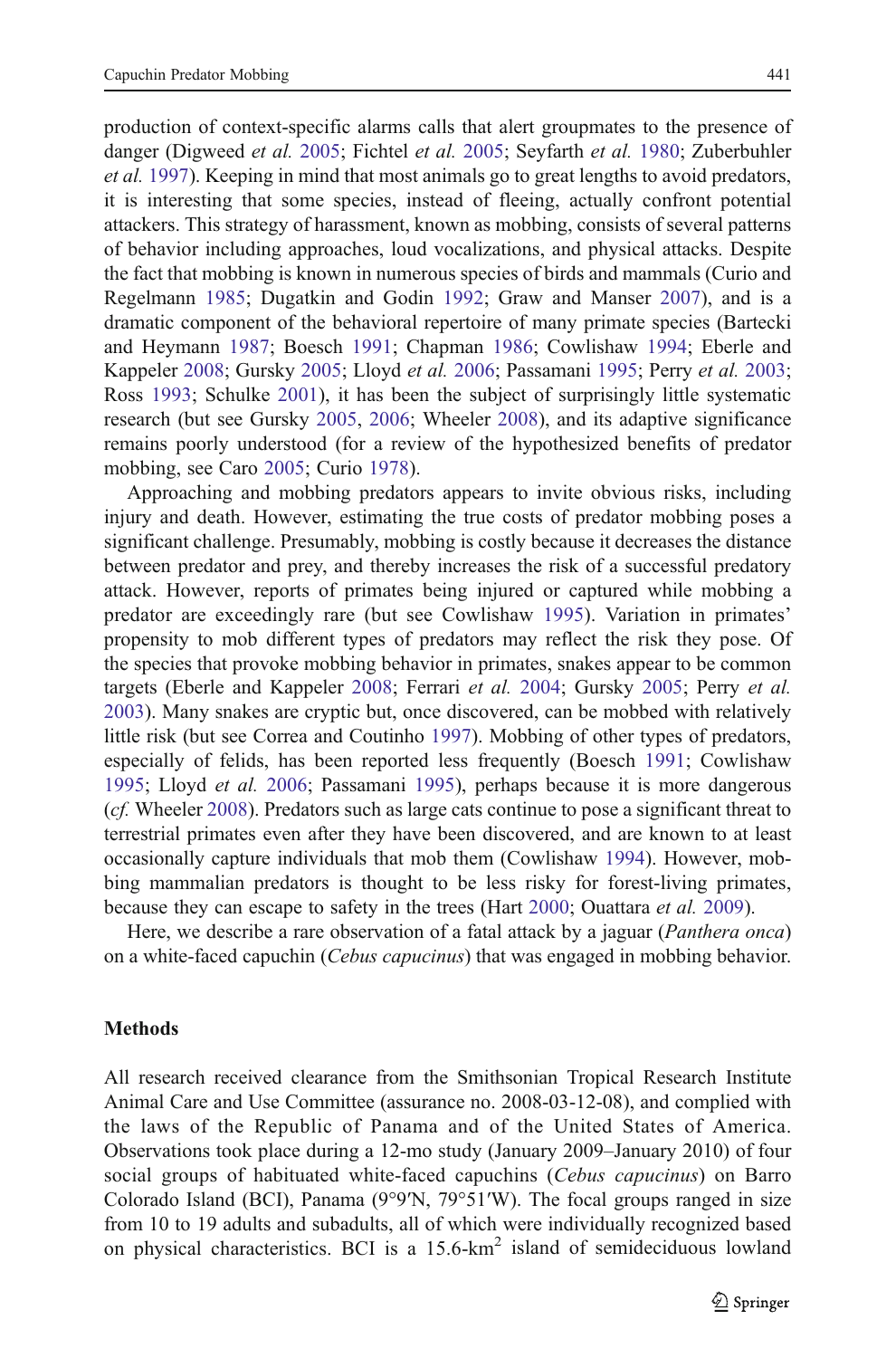tropical forest that was isolated from mainland Panama in 1914 when the Chagres River was dammed to form Lake Gatun and the Panama Canal. A stable population of between 250 and 300 capuchins in 15 and 20 social groups are thought to live on BCI (M. C. Crofoot, unpubl. data; Mitchell [1989](#page-5-0); Oppenheimer [1968\)](#page-5-0). BCI is also home to populations of a number of known and suspected capuchin predators including ocelots (Leopardus pardalis), tayra (Eira barbara), jaguarondi (Puma yagouaroundi), margay (Leopardus wiedii), and boa (Boa constrictor). Larger predators, including puma (Puma concolor) and jaguar (Panthera onca), though not resident, are known to visit the island (Aliaga-Rossel *et al.* [2006;](#page-4-0) Moreno and Giacalone [2006\)](#page-5-0). BCI does not, however, host an intact predator community. Except for an 18-mo period from 1999 to 2000 when two subadult harpy eagles (Harpia harpyja) were released as part of a reintroduction program that failed (Gil-da-Costa et al. [2003;](#page-5-0) Touchton et al. [2002\)](#page-6-0), this major avian predator has not been present on BCI for 50–100 yr (Willis and Eisenmann [1979](#page-6-0)).

#### Results

Jaguar Predation of a Mobbing Capuchin

On May 20, 2009 at 07:52 h, the monkeys from FC group were on a hillside in the center of their home range, foraging for invertebrates 0.5–1.5 m from the ground. Two of us (A. González and L. Tórrez ) were taking behavioral observations when we heard capuchin alarm vocalizations for a terrestrial predator (Gros-Louis et al. [2008](#page-5-0)) and saw the alpha male and an adult female moving rapidly in the direction of the call. They joined other members of their group including the two other large adult males and at least three subadult males, and directed physical threats, including shaking and breaking and throwing branches, as well as facial and vocal threats, at a dense liana tangle. The alarm calls spread throughout the group. The only adult female with a clinging infant (BT) was ca. 20 m behind the rest of the adults in the group and, along with the juveniles, made alarm vocalizations but did not approach the liana tangle or participate in the mobbing. Although we were not able to confirm unequivocally the presence of four adult females and one subadult male, it appeared that all group members except the juveniles and the female with the clinging infant were involved in the mobbing event.

The capuchins' alarm calls intensified and one of us (A. González), located downhill from the liana tangle, smelled the odor of a felid and perceived a large cat sitting in the middle of the dense lianas. A. González was able to see only the right side of the individual, but noted that the pattern of spots on the pelage was quite distinct from that of ocelots *(Leopardus pardalis)*, which we regularly see on BCI. A. González also noted that the individual was much larger than an ocelot. Based on the color of the fur, the pattern of markings, and the size, we are convinced that it was a jaguar *(Panthera onca)*. We later verified that a jaguar was present on BCI from April 20 to July 20, 2009 using camera trap photographs (J. Giacalone Willis and G. Willis, *pers. comm*.; see Fig. [1](#page-3-0)), and we have a photograph of the jaguar taken June 2, 2009 (12 d after this event) on a camera located 200 m from where the mobbing occurred.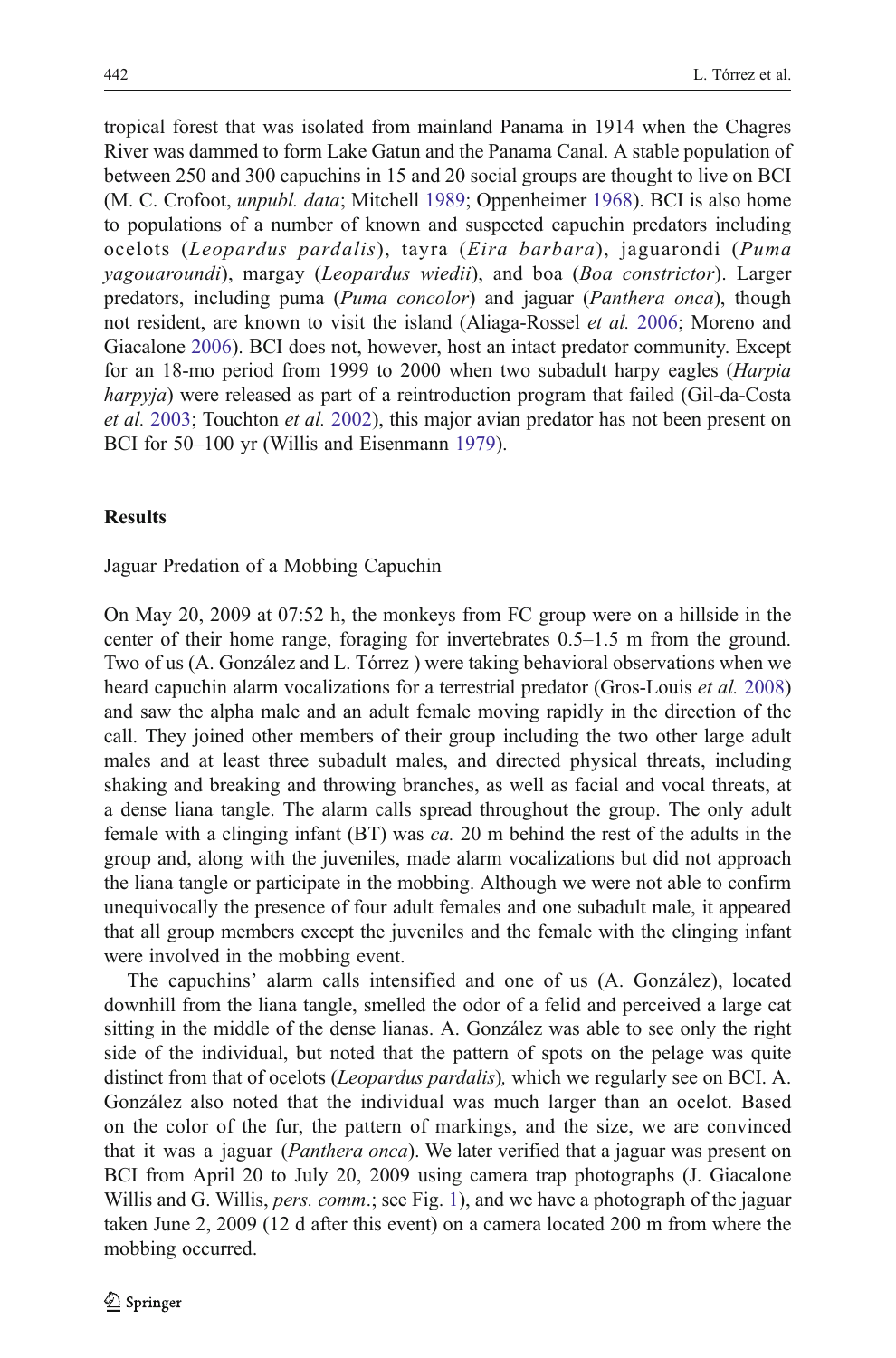<span id="page-3-0"></span>

Fig. 1 Photograph of a jaguar (Panthera onca) taken by a camera trap on Barro Colorado Island, Panama on June 1, 2009 (11 d after we observed a jaguar capture a white-faced capuchin). A similar photograph was taken on June 2, 2009 by a camera trap located 200 m from the site of the predation event. (Photo courtesy of J. Giacalone and G. Willis).

At 07:55 h, we heard the low growls of a cat, and the capuchin alarm calls increased in intensity. At 07:59 h, the jaguar made a very loud vocalization that appeared to make the capuchins extremely nervous. They glanced repeatedly at one another and one of the adult females retreated to where the juveniles and BT and her infant were waiting. Together, they moved away from where the jaguar was hiding. We could hear the jaguar move in the dry leaves, and most of the rest of the capuchin group retreated, following BT and the juveniles. As far as we could see, only three adult males and three subadult males remained near the liana tangle where the jaguar was hiding. Their vocalizations had decreased in both frequency and intensity. The six capuchins looked back and forth at one another, notably nervous, and then moved silently away from the jaguar, following the route taken by their groupmates. As they did this, we could hear terrestrial alarm vocalizations from a single capuchin that had remained behind. Although we were unable to see this individual well enough to determine its identity, by process of elimination, based on our observations as the other capuchins retreated, it was a subadult male (LK).

We tried to get close enough to verify the identity of the capuchin but, at 08:04 h, an aggressive vocalization indicated that we needed to back up and not disturb the cat. We retreated ca. 40 m, and from that distance we could still heard the capuchin that had remained alone near the jaguar making alarm calls. We heard sudden movements, the alarm calls stopped, and *ca*. 30 s later we heard two weak vocalizations, similar to a moan, after which there was only silence.

We encountered the rest of the group  $ca$ . 100 m from the place where the mobbing had occurred. The capuchins were very quiet, but had returned to their normal activities and were foraging for insects. We conducted a group count and confirmed that the subadult male LK was absent. All other group members were accounted for, and LK has not been seen since this event.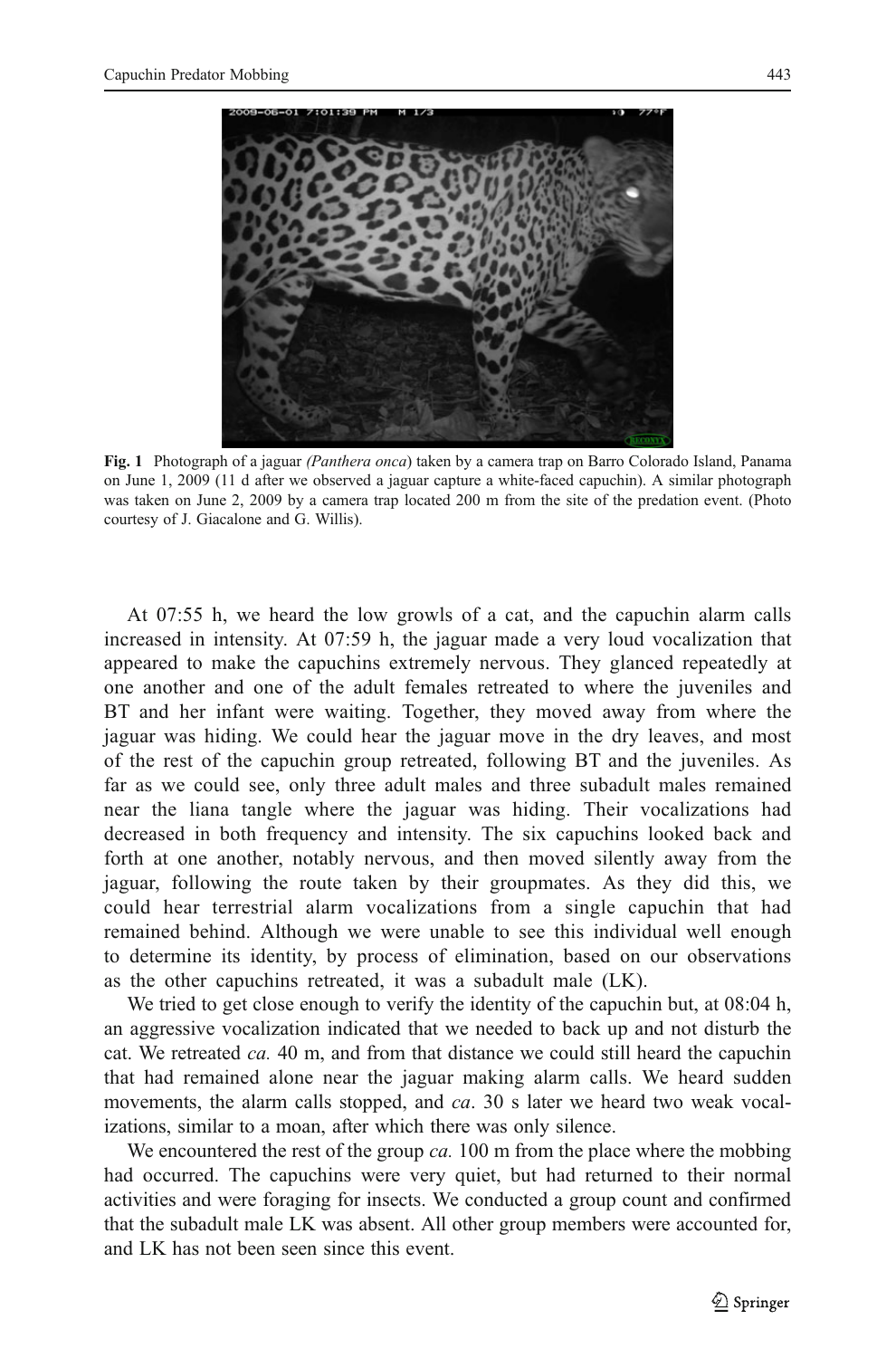## <span id="page-4-0"></span>**Discussion**

This report of a fatal attack by a jaguar on a mobbing capuchin provides the first direct evidence that mobbing terrestrial predators can be risky for arboreal primates. Quantifying the costs of mobbing is important because the price that primates are willing to pay to harass their predators informs our understanding of the benefits they gain from this strategy (Dugatkin and Godin [1992\)](#page-5-0). If the costs are large, the benefits must be likewise. However, if mobbing does not actually impose much of a cost, the benefits primates gain may be relatively modest. At least three main types of cost contribute to the overall price that primates pay when they mob. The most striking of these is, of course, the risk that a mobbing individual runs of being injured or killed by the predator it is harassing. Mobbing may also impose significant energetic and opportunity costs although, as far as we know, these have never been quantified for any primate species. Determining the relative contribution of these factors to the overall expense of mobbing behavior is difficult because their impacts occur at such disparate scales. Our observation of a lethal attack on a mobbing capuchin demonstrates that harassing predators *can be* extremely costly. Without information on how often such lethal outcomes occur, or data that would allow us to compare the probability of a fatal attack when a primate does vs. does not mob, however, it is impossible to weigh the relative importance of the risk of injury, the energy spent while mobbing, and the time lost to other activities.

Capuchins are pugnacious (Perry and Manson [2008](#page-5-0)) and regularly mob a wide variety of both dangerous and innocuous animals (Rose et al. [2003\)](#page-6-0). Perry and Manson ([2008\)](#page-5-0) have suggested that this apparently generalized tendency to harass is part of a behavioral syndrome (Sih *et al.* [2004](#page-6-0)) that stems from selection for a bold, tenacious temperament in other contexts. However, the extreme risks that capuchins take when mobbing predators, illustrated by the fatal outcome we describe, suggest that additional explanations for the functional significance of predator mobbing in this species need to be considered.

Acknowledgments We thank the Autoridad Nacional del Ambiente (ANAM) and the government of the Republic of Panama for permission to conduct this research. We thank the Smithsonian Tropical Research Institute, the Wenner-Gren Foundation for Anthropological Research, Princeton University, and the Max Planck Institute for Ornithology for funding. We also thank the staff of the Barro Colorado Island research station, whose daily help and support was critical to the success of this research. We extend special thanks to Jacalyn Giacalone, Ben Hirsch, Sara Pinzon, Roland Kays, and Oris Acevedo for their helpful comments and suggestions on a previous version of this manuscript. Two anonymous reviewers and Joanna Setchell provided thoughtful and constructive comments and criticisms that we gratefully acknowledge.

### References

- Aliaga-Rossel, E., Moreno, R. S., Kays, R. W., & Giacalone, J. (2006). Ocelot (Leopardus pardalis) predation on agouti (Dasyprocta punctata). Biotropica, 38(5), 691–694.
- Bartecki, U., & Heymann, E. (1987). Field observations of snake mobbing in a group of saddleback tamarins, Saguinus fuscicollis nigrifrons. Folia Primatologica, 48, 199–202.
- Boesch, C. (1991). The effects of leopard predation on grouping patterns in forest chimpanzees. Behaviour, 117(3–4), 220–242.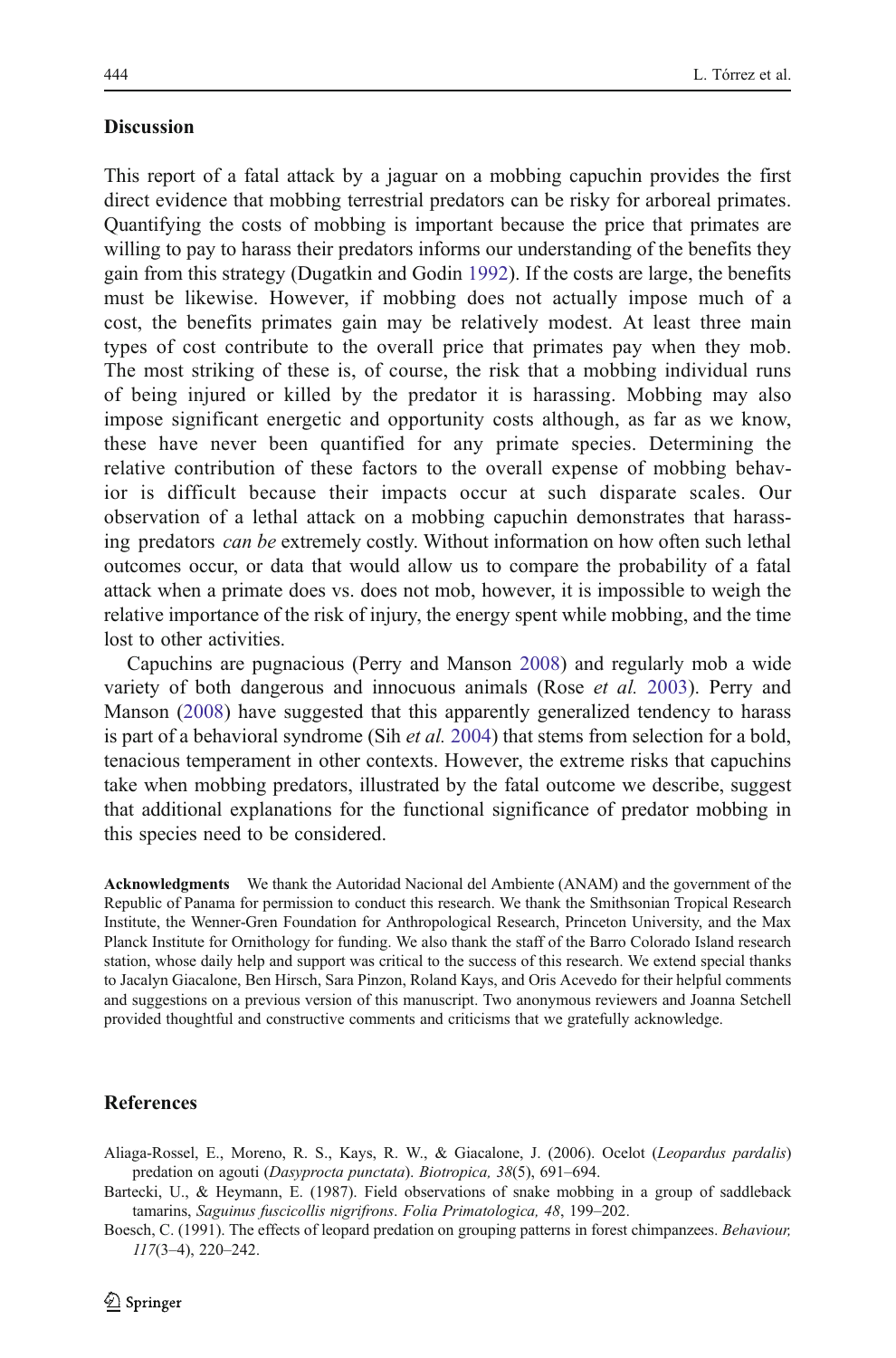- <span id="page-5-0"></span>Caro, T. (2005). Mobbing and group defense. In Anti-predator defenses in birds and mammals (pp. 381– 411). Chicago: University of Chicago Press.
- Chapman, C. A. (1986). Boa constrictor predation and group response in white-faced Cebus monkeys. Biotropica, 18(2), 171–172.
- Cheney, D. L., & Wrangham, R. W. (1987). Predation. In B. Smuts, D. Cheney, R. Seyfarth, R. W. Wrangham, & T. T. Struhsaker (Eds.), *Primate societies* (pp. 227–239). Chicago: University of Chicago Press.
- Correa, H. K. M., & Coutinho, P. E. G. (1997). Fatal attack of a pit viper, Bothrops jararaca, on an infant buffy-tufted ear marmoset (Callithrix aurita). Primates, 38(2), 215–217.
- Cowlishaw, G. (1994) Vulnerability to predation in baboon populations. Behaviour, 131(3–4), 293–304.
- Cowlishaw, G. (1995). Behavioural patterns in baboon group encounters: The role of resource competition and male reproductive strategies. Behaviour, 132(1–2), 75–86.
- Curio, E. (1978). Adaptive significance of avian mobbing .1. Teleonomic hypotheses and predictions. Zeitschrift für Tierpsychologie–Journal of Comparative Ethology, 48(2), 175–183.
- Curio, E., & Regelmann, K. (1985). The behavioral dynamics of great tits (Parus-Major) approaching a predator. Zeitschrift für Tierpsychologie–Journal of Comparative Ethology, 69(1), 3–18.
- Digweed, S. M., Fedigan, L. M., & Rendall, D. (2005). Variable specificity in the anti-predator vocalizations and behaviour of the white-faced capuchin, Cebus capucinus. Behaviour, 142, 997– 1021.
- Dugatkin, L. A., & Godin, J. G. J. (1992). Prey approaching predators a cost-benefit perspective. Annales Zoologici Fennici, 29(4), 233–252.
- Eberle, M., & Kappeler, P. M. (2008). Mutualism, reciprocity, or kin selection? cooperative rescue of a conspecific from a boa in a nocturnal solitary forager the gray mouse lemur. American Journal of Primatology, 70(4), 410–414.
- Ferrari, S. F., Pereira, W. L. A., Santos, R. R., & Veiga, L. M. (2004). Fatal attack of a boa constrictor on a bearded saki (Chiropotes satanas utahicki). Folia Primatologica, 75(2), 111–113.
- Fichtel, C., Perry, S., & Gros-Louis, J. (2005). Alarm calls of white-faced capuchin monkeys: An acoustic analysis. Animal Behaviour, 70, 165–176.
- Gil-da-Costa, R., Palleroni, A., Hauser, M. D., Touchton, J., & Kelley, J. P. (2003). Rapid acquisition of an alarm response by a neotropical primate to a newly introduced avian predator. Proceedings of the Royal Society of London - Series B: Biological Sciences, 270(1515), 605–610.
- Graw, B., & Manser, M. B. (2007). The function of mobbing in cooperative meerkats. Animal Behaviour, 74, 507–517.
- Gros-Louis, J. J., Perry, S. E., Fichtel, C., Wikberg, E., Gilkenson, H., Wofsy, S., et al. (2008). Vocal repertoire of Cebus capucinus: Acoustic structure, context, and usage. International Journal of Primatology, 29(3), 641–670.
- Gursky, S. (2005). Predator mobbing in Tarsius spectrum. International Journal of Primatology, 26(1), 207–221.
- Gursky, S. (2006). Function of snake mobbing in spectral tarsiers. American Journal of Physical Anthropology, 129(4), 601–608.
- Hart, D. L. (2000). Primates as prey: Ecological, morphological and behavioral relationships between primate species and their predators. Saint Louis: Washington University.
- Lloyd, E., Kreeltiyutanont, K., Prabnasuk, J., Grassman, L. I., & Borries, C. (2006). Observation of Phayre's leaf monkeys mobbing a clouded leopard at Phu Khieo Wildlife Sanctuary (Thailand). Mammalia, 70(1–2), 158–159.
- Mitchell, B. (1989). Resources, group behavior, and infant development in white-faced capuchin monkeys, Cebus capucinus. Berkeley: University of California.
- Moreno, R., & Giacalone, J. (2006). Ecological data obtained from latrines use by ocelots (Leopardus pardalis) on Barro Colorado Island, Panama. Tecnociencia, 8, 7–21.
- Oppenheimer, J. R. (1968). Behavior and ecology of the white-faced monkey, Cebus capucinus, on Barro Colorado Island. Urbana-Champaign: University of Illinois.
- Ouattara, K., Lemasson, A., & Zuberbuehler, K. (2009). Anti-predator strategies of free-ranging Campbell's monkeys. Behaviour, 146, 1687–1708.
- Passamani, M. (1995). Field observation of a group of Geoffroys marmosets mobbing a Margay cat. Folia Primatologica, 64(3), 163–166.
- Perry, S., & Manson, J. H. (2008). Manipulative monkeys: The capuchins of Lomas Barbudal. Cambridge: Harvard University Press.
- Perry, S., Manson, J. H., Dower, G., & Wikberg, E. (2003). White-faced capuchins cooperate to rescue a groupmate from a Boa constrictor. Folia Primatologica, 74(2), 109–111.